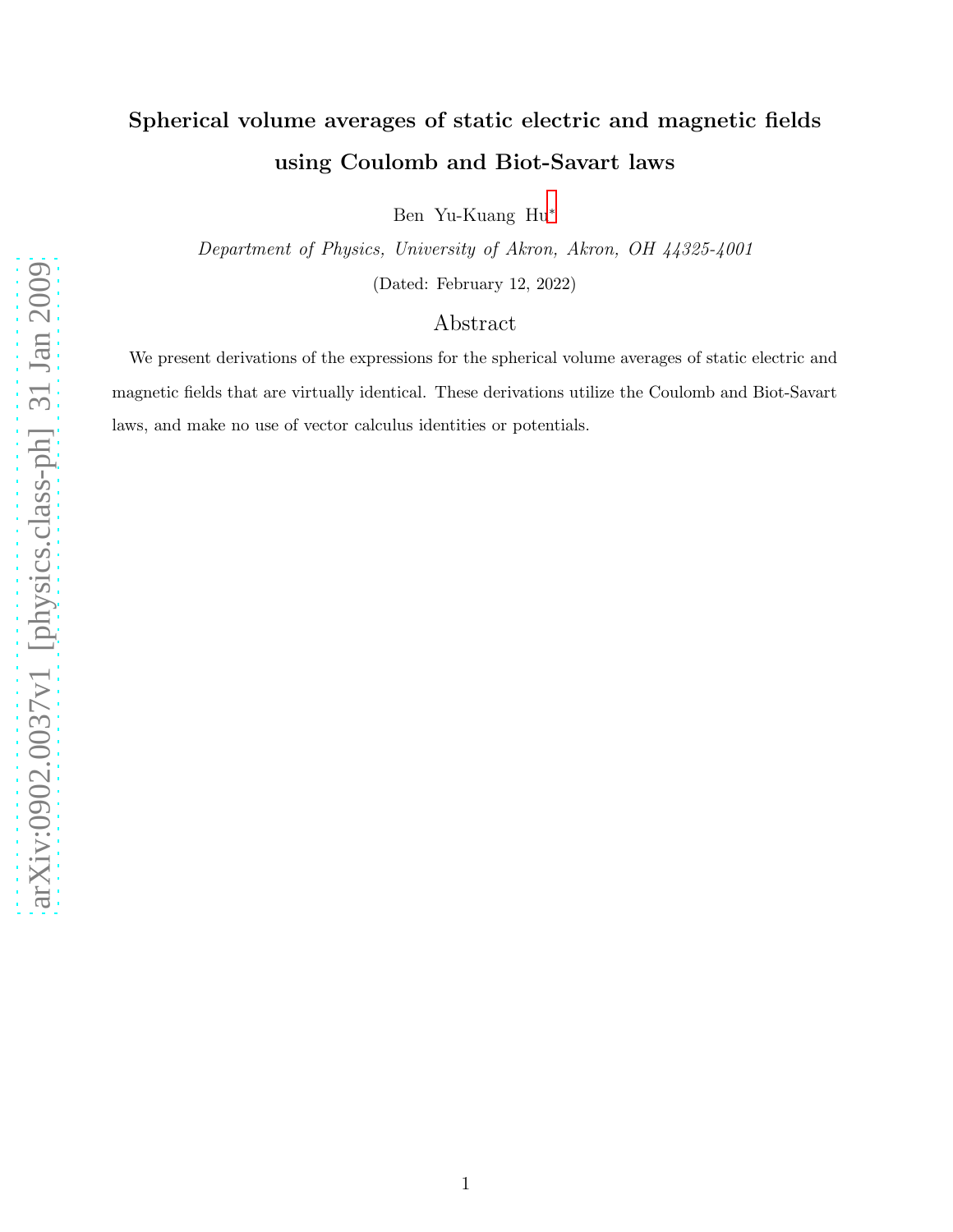# I. INTRODUCTION

The average of static electric or magnetic fields over a sphere has been used to obtain important results, such as the macroscopic electric field inside a dielectric<sup>[1](#page-5-1)</sup> and the presence of δ-function electric (magnetic) fields at the position of electric (magnetic) point dipoles.<sup>[2](#page-5-2)</sup> In both electric and magnetic cases, if the sources of the fields are outside the averaging sphere, the average field equals the value of the field at the center of the sphere, whereas for sources inside the averaging sphere, the average electric and magnetic fields are proportional to the electric and magnetic dipole moments of the sources, respectively.

Textbooks typically only treat the electric field case.<sup>[3](#page-5-3)</sup> Only a handful of authors<sup>[2](#page-5-2)[,4](#page-6-0)</sup> treat both electric and magnetic cases, probably because the magnetic field case is considered to be "tough" by undergraduate standards, $5$  since the derivations typically employ the magnetic vector potential and vector calculus identities. This paper presents derivations of both the electric and magnetic field cases that are virtually identical and are elementary, in the sense that they rely on Coulomb's and the Biot-Savart laws and make no use of vector calculus identities or potentials.

Coulomb's law states that the electric field for a unit point charge is

<span id="page-1-1"></span>
$$
G(r) = k \frac{r}{r^3},\tag{1}
$$

where r is a displacement vector from the point charge,  $r = |\mathbf{r}|$  and  $k = (4\pi\epsilon_0)^{-1}$  and 1 in SI and Gaussian units, respectively. In terms of  $G$ , the electric field the electric field  $E$  at point s due to a static charge distribution  $\rho(\mathbf{r}')$  is

$$
\boldsymbol{E}(\boldsymbol{s}) = \int d\boldsymbol{r}' \; \rho(\boldsymbol{r}') \, \boldsymbol{G}(\boldsymbol{s} - \boldsymbol{r}') = -\int d\boldsymbol{r}' \; \rho(\boldsymbol{r}') \, \boldsymbol{G}(\boldsymbol{r}' - \boldsymbol{s}). \tag{2}
$$

Define  $\overline{\bm{G}_r}(\bm{r}')$  to be the average of  $\bm{G}$  over a spherical surface of radius  $r$  around a point  $\bm{r}',$ as shown in Fig. 1. An apparently little-known result that is critical in following discussion is (see the appendix for derivations)

<span id="page-1-0"></span>
$$
\overline{G_r}(r') = k \frac{r'}{r'^3} \Theta(r'-r)
$$
\n(3)

where  $\Theta$  is the Heavyside step function.<sup>[6](#page-6-2)</sup> Eq. [\(3\)](#page-1-0) implies that the average of the electric field over the surface of the sphere for a point charge outside the sphere  $(r' > r)$  equals the electric field at the center of the sphere, whereas a point charge inside a sphere  $(r' < r)$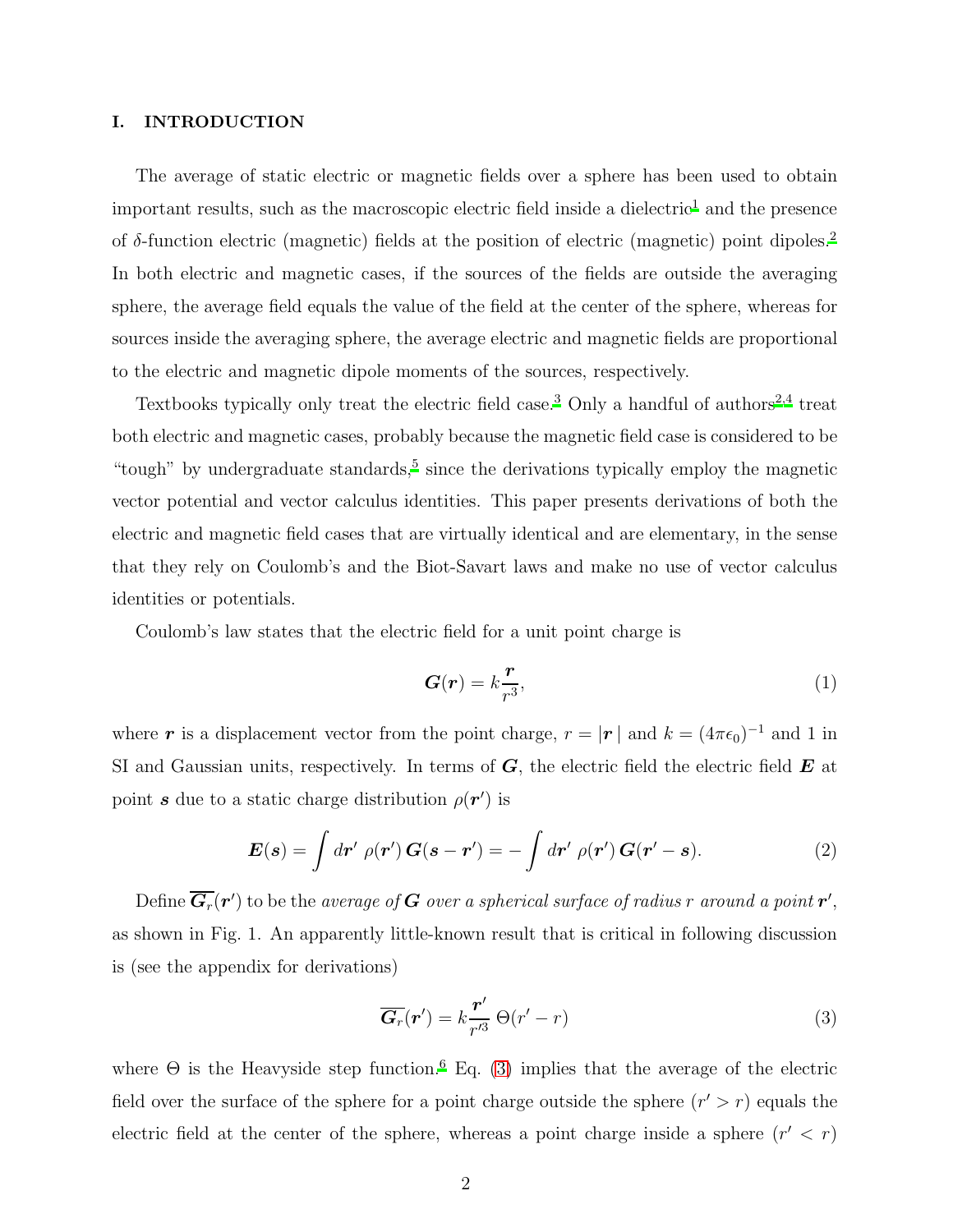contributes zero to the average of the electric field over the surface of the sphere. In a sense, this result is the antithesis of the integral form of Gauss' law,[7](#page-6-3) but it is not as general as Gauss' law because it applies only to spherical surfaces.

# II. VOLUME AVERAGES OF STATIC ELECTRIC FIELDS

Let  $\langle E \rangle_R$  to be average of the electric field **E** about a spherical volume of radius R and  $\overline{E_r}(0)$  be the average electric field over a spherical shell of radius r, both centered around the origin. Then,

<span id="page-2-1"></span>
$$
\langle E \rangle_R \equiv \frac{3}{4\pi R^3} \int_{r=0}^R dr \mathbf{E}(\mathbf{r}) = \frac{3}{R^3} \int_0^R dr \ r^2 \overline{\mathbf{E}_r}(\mathbf{0}). \tag{4}
$$

For a given charge distribution  $\rho(\mathbf{r}')$ ,  $\overline{\mathbf{E}_r}(\mathbf{0})$  can be obtained by setting  $\mathbf{s} = \mathbf{0}$  and averaging both sides of Eq.  $(2)$  over a spherical shell of radius r, yielding

<span id="page-2-0"></span>
$$
\overline{E_r}(0) = -\int dr' \, \rho(\mathbf{r}') \, \overline{G_r}(\mathbf{r}'). \tag{5}
$$

# A. Single point charge

We first examine the case of a single point charge. Because electric fields obey the principle of linear superposition, what holds for a single point charge is generalizable to cases of many charges and/or continuous charge distributions. Substituting the charge distribution for a point charge q at  $d$ ,  $\rho(r') = q \,\delta(r'-d)$ , into Eq. [\(5\)](#page-2-0) gives  $\overline{E_r}(0) = -q \overline{G_r}(d)$ . Substituting this into Eq. [\(4\)](#page-2-1) and using Eq. [\(3\)](#page-1-0) gives

<span id="page-2-2"></span>
$$
\langle E \rangle_R = -\frac{3kq\mathbf{d}}{d^3 R^3} \int_0^R dr \ r^2 \ \Theta(d-r). \tag{6}
$$

If the point charge is outside the averaging sphere of radius  $R$ , then  $d > R$  and the integral in Eq. [\(6\)](#page-2-2) equals  $R^3/3$ . Hence,  $\langle E \rangle_R^{(\text{out})} = -kq\boldsymbol{d}/d^3 = \boldsymbol{E}(0)$ , the electric field at the center of the sphere due to the point charge. On the other hand, if the point charge is inside the averaging sphere, then  $d < R$  and the integral in Eq. [\(6\)](#page-2-2) equals  $d^3/3$ , in which case  $\langle E \rangle_R^{(in)} = -k\bm{p}/R^3$ , where  $\bm{p} = q\bm{d}$  is the dipole moment of the point charge relative to the center of the sphere.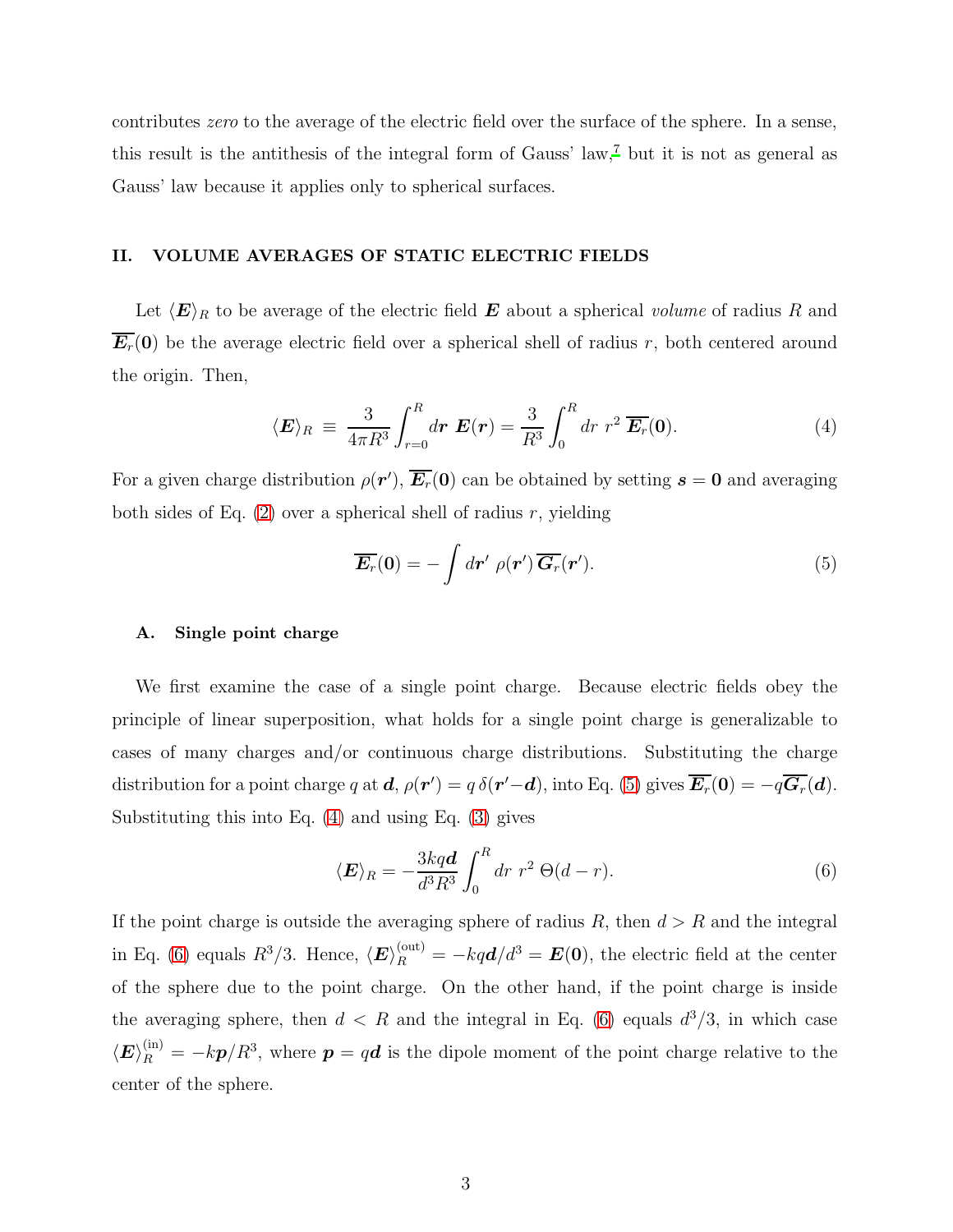#### B. Arbitrary charge distribution

We now obtain these results more rigorously for an arbitrary charge distribution  $\rho(\mathbf{r}')$ . Substituting Eqs. [\(3\)](#page-1-0) and [\(5\)](#page-2-0) into Eq. [\(4\)](#page-2-1) yields,

<span id="page-3-0"></span>
$$
\langle E \rangle_R = -\frac{3}{R^3} \int_0^R dr \ r^2 \left[ \int_{r'=r}^\infty dr' \ \frac{k \,\rho(\boldsymbol{r}') \ \boldsymbol{r}'}{r'^3} \right]. \tag{7}
$$

where the effect of the  $\Theta$  function in Eq. [\(3\)](#page-1-0) is to restrict the r' integration to the region  $|r'| > r$ . We now consider separately the contribution of the charges outside and inside the sphere.

# *1. Sources outside the sphere*

The contribution due to charges outside the sphere of radius R corresponds to  $\int_{r'=R}^{\infty} dr'$ in Eq.  $(7)$ , which makes the term in square parentheses independent of r. The integration over r gives  $R^3/3$ , yielding

<span id="page-3-1"></span>
$$
\langle E \rangle_R^{(\text{out})} = -\int_{r'=R}^{\infty} d\mathbf{r}' \frac{k \rho(\mathbf{r}') \mathbf{r}'}{r'^3} = E^{(\text{out})}(0) \tag{8}
$$

the electric field at the origin. Therefore, in general,  $\langle E \rangle_R^{\text{(out)}} = E^{\text{(out)}}$  at the center of the sphere.

#### *2. Sources inside the sphere*

Sources inside the sphere of radius R correspond to  $|r'| < R$  in Eq. [\(7\)](#page-3-0). This gives

<span id="page-3-2"></span>
$$
\langle E \rangle_R^{(\text{in})} = -\frac{3}{R^3} \int_0^R dr \ r^2 \int_{r'=r}^R dr' \ \frac{k \rho(\mathbf{r}') \ \mathbf{r}'}{r'^3} \n= -\frac{3k}{R^3} \int_{r'=0}^R dr' \ \frac{\rho(\mathbf{r}') \ \mathbf{r}'}{r'^3} \int_0^{r'} dr \ r^2 \n= -\frac{k}{R^3} \int_{r'=0}^R dr' \ \rho(\mathbf{r}') \ \mathbf{r}' = -\frac{k \ \mathbf{p}}{R^3},
$$
\n(9)

where  $p = \int dr' \rho(r') r'$  is the dipole moment relative to the center of the sphere, and we have used  $\int_0^R dr \int_r^R dr' = \int_0^R dr' \int_0^{r'}$  $\int_0^r dr$ , as shown in Fig. 2.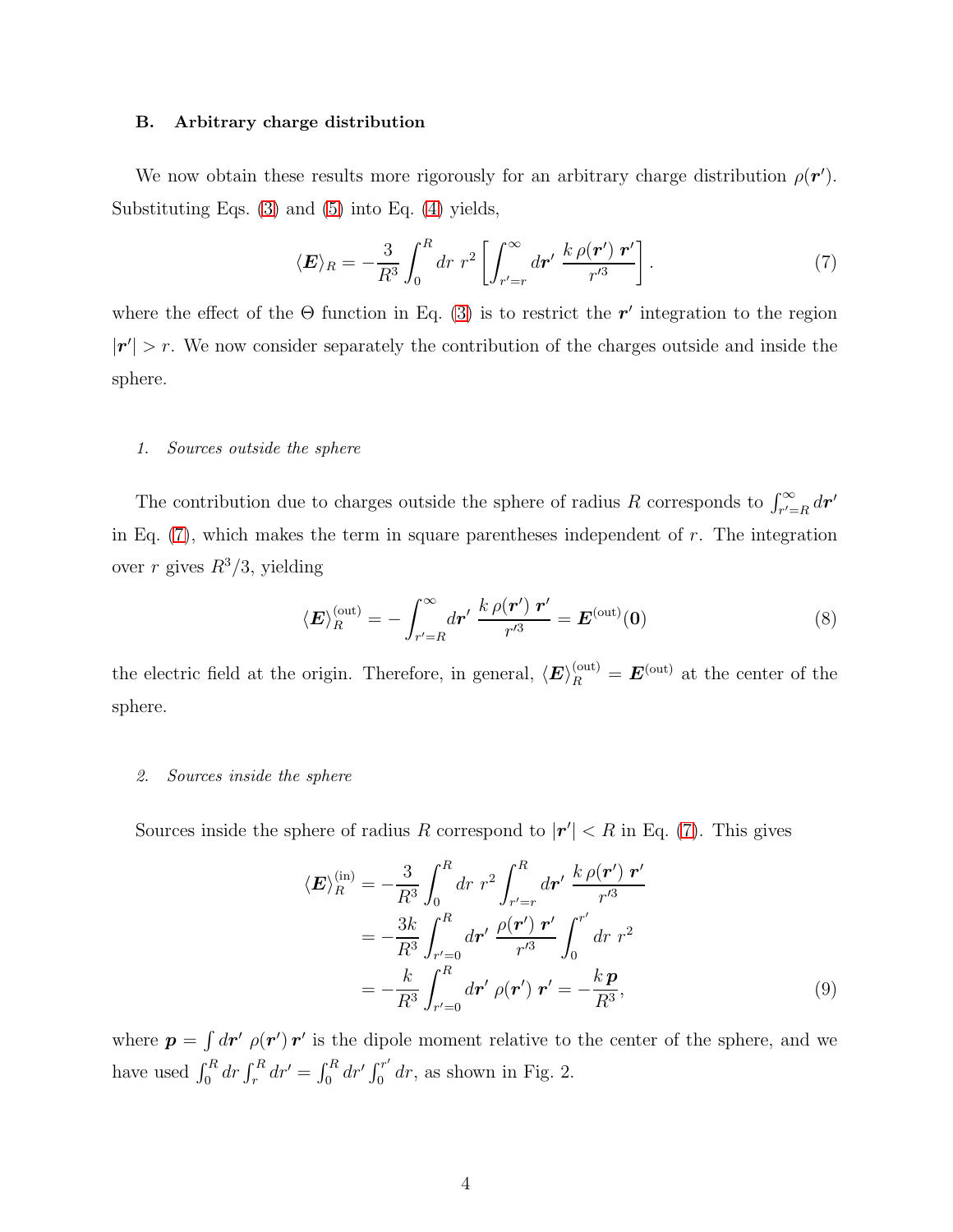## III. MAGNETIC FIELD CASE

A static magnetic field  $\bm{B}$  is related to the charge current density  $\bm{J}$  by the Biot-Savart law,

<span id="page-4-0"></span>
$$
\boldsymbol{B}(\boldsymbol{s}) = \int d\boldsymbol{r}' \ \boldsymbol{J}(\boldsymbol{r}') \times \boldsymbol{G}(\boldsymbol{s} - \boldsymbol{r}'), \tag{10}
$$

where  $k = \mu_0/(4\pi)$  or  $c^{-1}$  for SI or gaussian, respectively. Comparison of Eq. [\(10\)](#page-4-0) with Eq. [\(2\)](#page-1-1) shows that the derivation for the magnetic field case can be copied wholesale from the electric field case by substituting  $E \to B$  and  $\rho \to J \times$  at every step. (The only point of caution is that the cross product anti-commutes, so care must be taken to preserve the order of **J** and  $\overline{G}$  or  $r'$ .) Using these substitutions in Eq. [\(8\)](#page-3-1) gives, for current sources outside the averaging sphere,

$$
\langle \mathbf{B} \rangle_R^{(\text{out})} = -\int_{r'=R}^{\infty} dr' \frac{k \mathbf{J}(r') \times r'}{r'^3} = \mathbf{B}(\mathbf{0}), \tag{11}
$$

the magnetic field at the center of the sphere. For current sources inside the averaging sphere, using the substitutions in Eq. [\(9\)](#page-3-2) gives

$$
\langle \mathbf{B} \rangle_R^{(\text{in})} = -\frac{k}{R^3} \int_{r'=0}^R d\mathbf{r}' \mathbf{J}(\mathbf{r}') \times \mathbf{r}' = \frac{2k\mathbf{m}}{R^3},\tag{12}
$$

where  $m=\frac{1}{2}$  $\frac{1}{2} \int d\boldsymbol{r}' \; \boldsymbol{r}' \times \boldsymbol{J}(\boldsymbol{r}')$  is the magnetic dipole moment.<sup>[8](#page-6-4)</sup>

# APPENDIX A: DERIVATION OF EQ. [\(3\)](#page-1-0)

By definition,

$$
\overline{G_r}(\boldsymbol{r}') = \frac{1}{4\pi r^2} \int dA'' \, \boldsymbol{G}(\boldsymbol{r}''), \tag{A1}
$$

where the integral is over the spherical shell of radius r around r'. Choose  $r' = r' \hat{z}$ , where  $\hat{z}$  is the unit vector in the z-direction. By azimuthal symmetry,  $\overline{G_r}(r'\hat{z}) = \overline{G_{r,z}}\hat{z} =$  $(4\pi r^2)^{-1} \int dA'' G_z(\mathbf{r''}) \hat{z}$ , where  $G_z$  is the z-component of G. By dividing the spherical surface into strips  $dA'' = r^2 \sin \theta d\theta$  (see Fig. 3),  $\overline{G_{r,z}} = \frac{1}{2}$  $\frac{1}{2} \int_0^{\pi} d\theta \sin \theta G_z(\mathbf{r}^{"})$ . Letting  $\mu = \cos \theta$ , and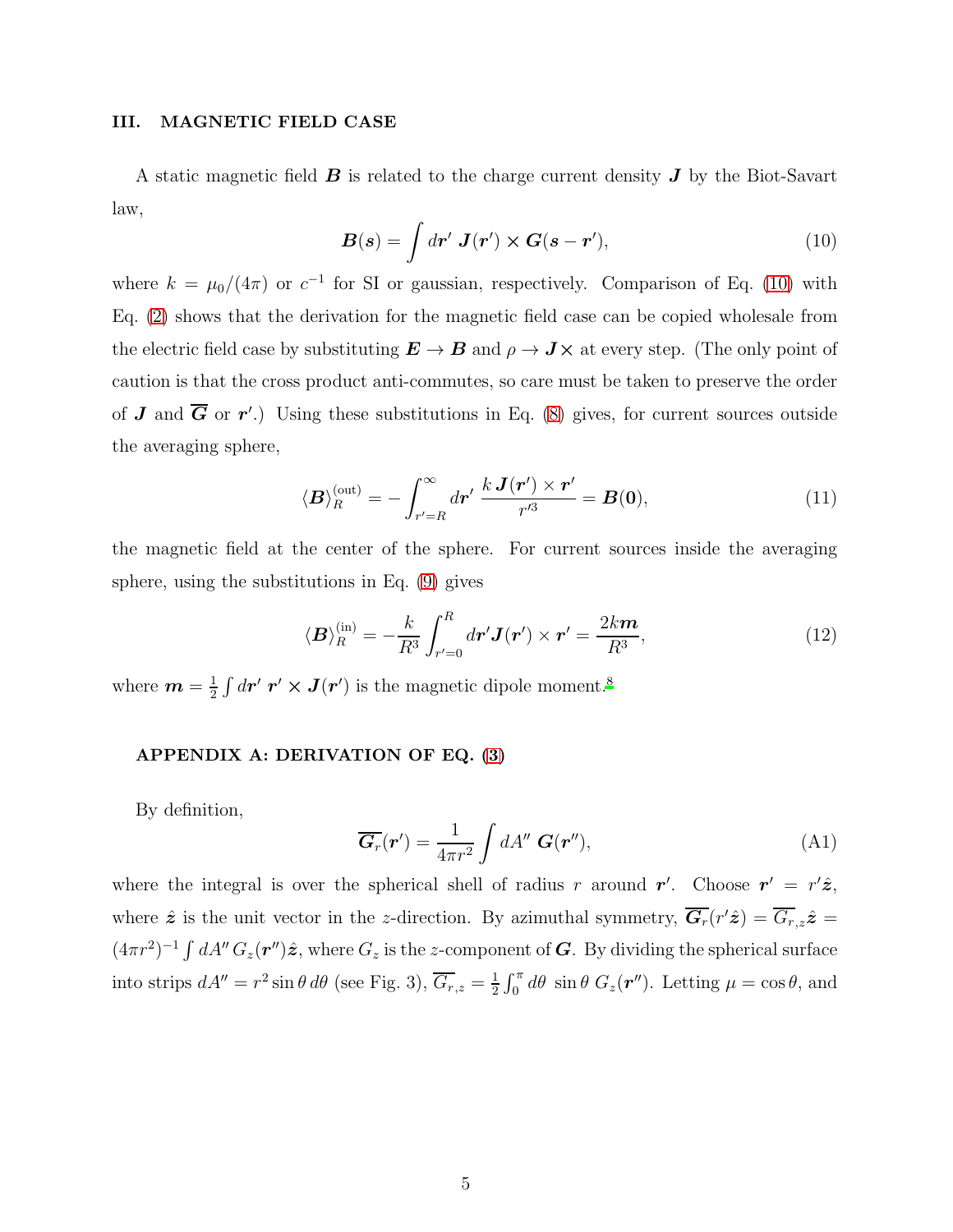using  $G_z(\mathbf{r}'' ) = kr''_z / |\mathbf{r}''|^3$  gives

$$
\overline{G_{r,z}} = \frac{k}{2} \int_{-1}^{1} d\mu \frac{r\mu + r'}{(r^2 + r'^2 + 2r'r\mu)^{3/2}}
$$
\n
$$
= -\frac{k}{2} \frac{\partial}{\partial r'} \left[ \int_{-1}^{1} d\mu \frac{1}{(r^2 + r'^2 + 2r'r\mu)^{1/2}} \right]
$$
\n
$$
= -\frac{k}{2} \frac{\partial}{\partial r'} \left[ \frac{\sqrt{r^2 + r'^2 + 2r'r\mu}}{r'r} \right]_{\mu=-1}^{1} = -\frac{k}{2} \frac{\partial}{\partial r'} \left[ \frac{|r + r'| - |r - r'|}{r'r} \right]
$$
\n
$$
= \begin{cases}\n-k \frac{\partial r^{-1}}{\partial r'} = 0 & \text{for } r' < r; \\
-k \frac{\partial r'^{-1}}{\partial r'} = \frac{k}{r'^2} & \text{for } r' > r,\n\end{cases} \tag{A2}
$$

which implies Eq. [\(3\)](#page-1-0).

This result can also be obtained by using the well known property that the average of an electrostatic potential of a point charge  $Q$  over the surface of a sphere of radius  $r$  equals the potential at the center if the charge is outside the sphere, and  $Q/(4\pi\epsilon_0r)$  if the charge is inside.<sup>[9](#page-6-5)</sup> Stated mathematically, if  $V(\mathbf{r}^{\prime\prime}) = k/|\mathbf{r}^{\prime\prime}|$ , then the average of V over a spherical shell of radius r around  $r'$  is

<span id="page-5-4"></span>
$$
\overline{V_r}(\boldsymbol{r}') = k \begin{cases} r'^{-1} & \text{for } |\boldsymbol{r}'| > r; \\ r^{-1} & \text{for } |\boldsymbol{r}'| < r. \end{cases} \tag{A3}
$$

Averaging over spherical shells on both sides of the relation  $G(r') = -\nabla^{\prime} V(r')$  yields  $\overline{G_r}(r') = -\nabla'\,\overline{V_r}(r')$ . Using Eq. [\(A3\)](#page-5-4) in this gives Eq. [\(3\)](#page-1-0).

- <sup>∗</sup> Electronic address: [byhu@uakron.edu](mailto:byhu@uakron.edu)
- <span id="page-5-1"></span><span id="page-5-0"></span><sup>1</sup> David J. Griffiths, *Introduction to Electrodynamics* (Prentice-Hall, New Jersey, 1999) 3rd ed., pp. 173 – 175.
- <span id="page-5-2"></span><sup>2</sup> John D. Jackson, *Classical Electrodynamics* (Wiley, New York, 1999) 3rd ed., pp. 148 – 150 and pp. 187 – 188.
- <span id="page-5-3"></span><sup>3</sup> See *e.g.*, Wolfgang Pauli, *Electrodynamics* (MIT Press, Cambridge, MA, 1973) pp. 37-39; Paul Lorrain, Dale P. Corson, and François Lorrain, *Electromagnetic Fields and Waves* (W. H. Freeman, New York, 1988) 3rd ed., pp. 56-57; B. K. P. Scaife, *Principles of Dielectrics* (Oxford University Press, Oxford, 1989), appendix F; Evaristo Riande and Ricardo Daz-Calleja, *Elec-*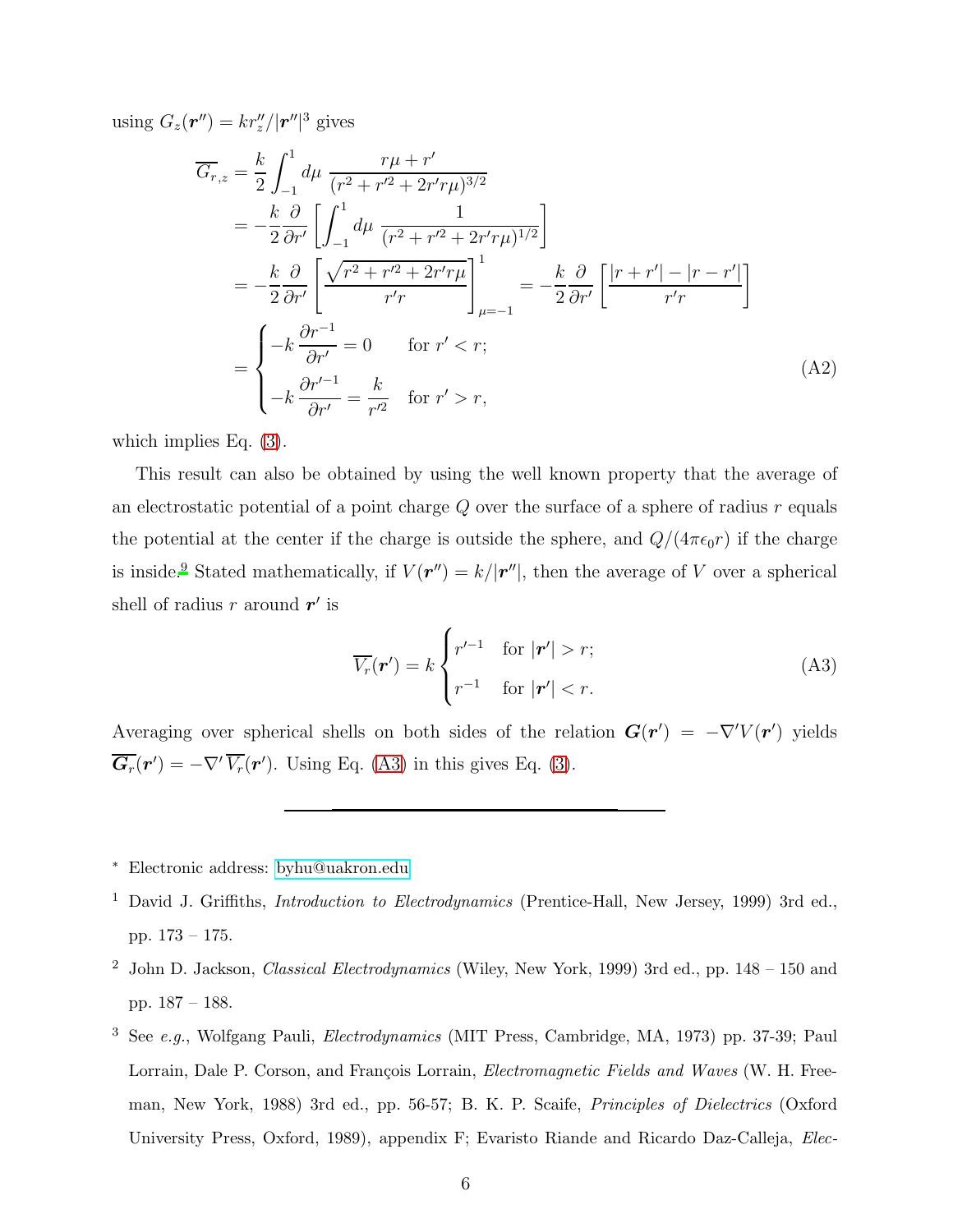*trical Properties of Polymers* (Marcel Dekker, New York, 2004) p. 44; Saunak Palit, *Principles of Electricity and Magnetism* (Alpha Science International, Harrow, U.K., 2005) pp. 61-63; Tai L. Chow, *Introduction to Electromagnetic Theory: A Modern Perspective* (Jones and Bartlett, Boston, 2006) p. 86, problem 9.

- <span id="page-6-0"></span><sup>4</sup> See, *e.g.*, Ref. [1,](#page-5-1) pp. 156 – 157, p. 253 and David J. Griffiths, *Instructor's Solutions Manual: Introduction to Electrodynamics* (PrenticeHall, Englewood Cliffs, NJ, 1999), pp. 108 – 109; A. Z. Capri and P. V. Panat, *Introduction to Electrodynamics* (Narosa, New Delhi, 2002), pp. 155- 158 and pp. 242-246; Ben Yu-Kuang Hu, "Averages of static electric and magnetic fields over a spherical region: A derivation based on the mean-value theorem," Am. J. Phys. 68, 1058–1060  $(2000).$
- <span id="page-6-1"></span><sup>5</sup> Ref. [1](#page-5-1), p. 253, problem 5.57.
- <span id="page-6-2"></span><sup>6</sup> The Heavyside function is defined to be  $\Theta(x) = 1$  for  $x > 0$ ,  $\Theta(x) = 0$  for  $x < 0$  and  $\Theta(0) = \frac{1}{2}$ .
- <span id="page-6-3"></span><sup>7</sup> Note the difference between the average of a vector field  $G$  over a surface  $A$ ,  $\int_{\mathcal{A}} dA \ G/|\mathcal{A}|$  (where |A| is the area of surface A), and the flux of G through the surface,  $\int_{\mathcal{A}} dA \hat{\mathbf{n}} \cdot \mathbf{G}$  (where  $\hat{\mathbf{n}}$  is a unit vector perpendicular to area element  $dA$ ). This paper deals with the former, while Gauss' law pertains to the latter.
- <span id="page-6-4"></span><sup>8</sup> See *e.g.*, Ref. [1,](#page-5-1) p. 254; Ref. [2,](#page-5-2) p. 186.
- <span id="page-6-5"></span><sup>9</sup> See *e.g.*, Ref. [1,](#page-5-1) pp. 114 – 115.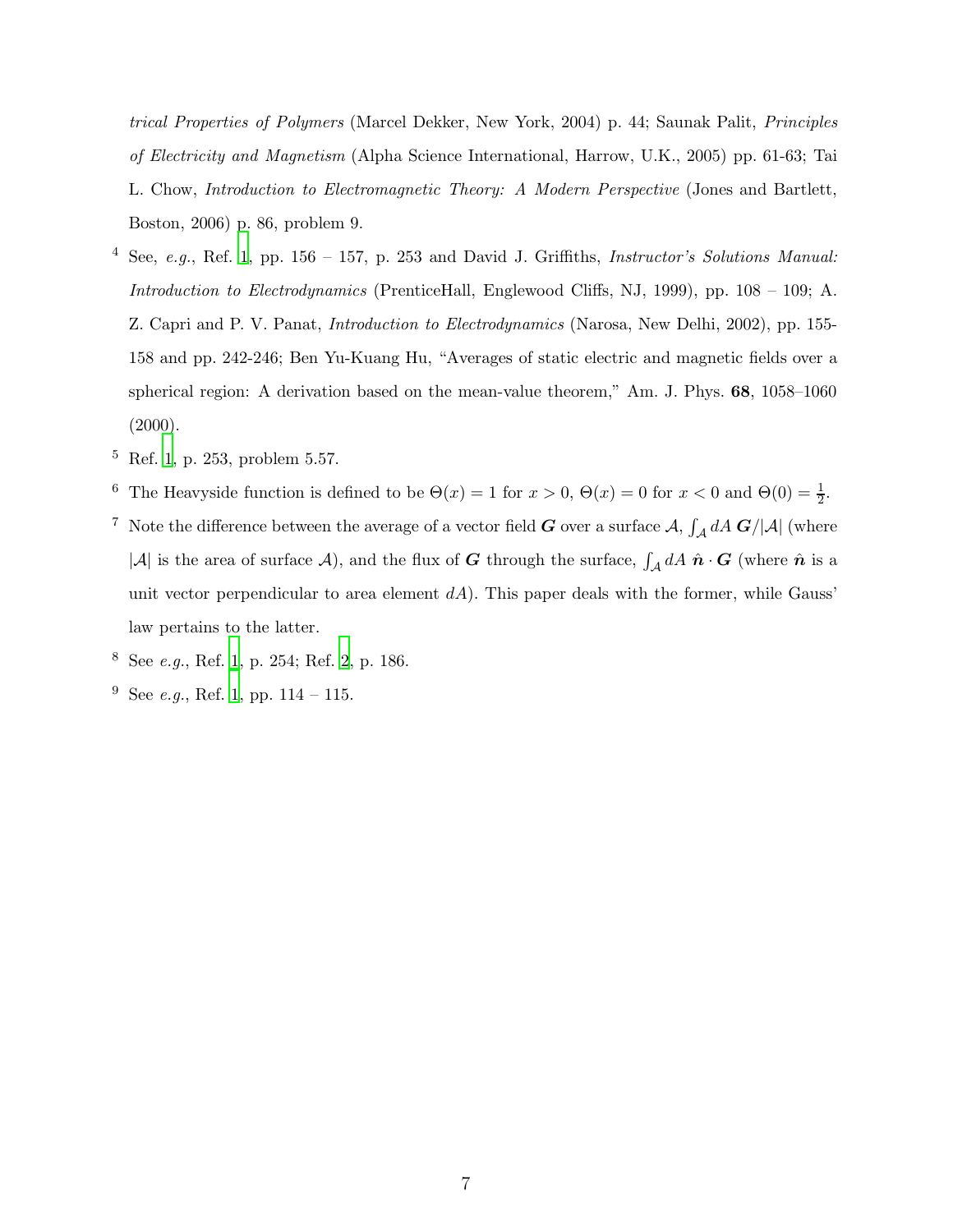

FIG. 1: Definition of  $\overline{G}_r(r')$ : the average of the electric field of a unit charge about a spherical surface of radius  $r$ , centered at  $r'$  relative to the charge.



FIG. 2: Integration region for the limits  $\int_0^R dr \int_r^R dr'$  (grey region). Integration over this region can also be written as  $\int_0^R dr' \int_0^{r'}$  $\int_0^r dr$ .